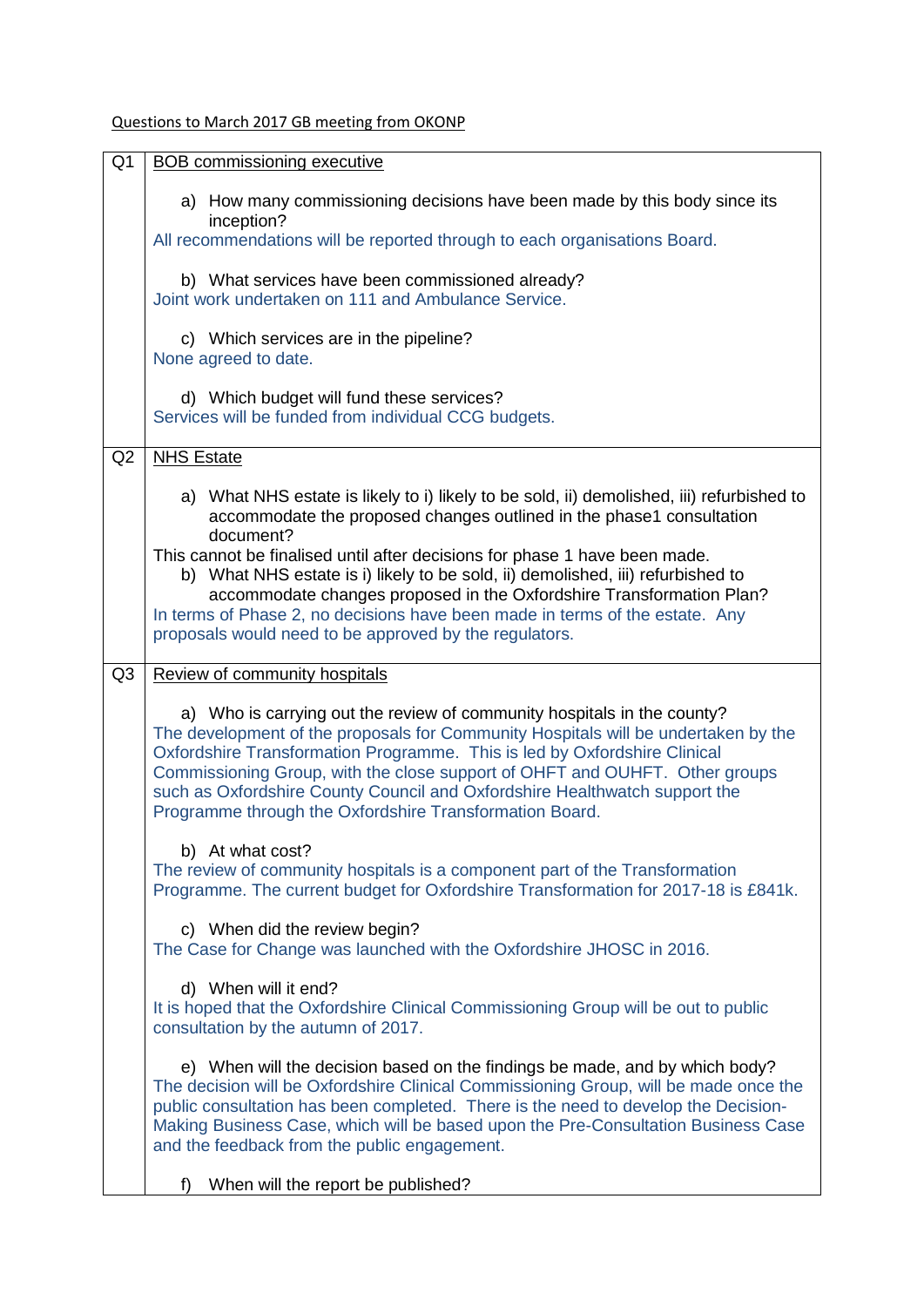| A Pre-Consultation Business Case will be developed for Phase 2 and placed in the<br>public domain prior to public consultation. It is anticipated that this will be in the<br>autumn.<br>g) Which organisation commissioned it?<br>Oxfordshire Clinical Commissioning Group.                                                                                                                                                        |  |
|-------------------------------------------------------------------------------------------------------------------------------------------------------------------------------------------------------------------------------------------------------------------------------------------------------------------------------------------------------------------------------------------------------------------------------------|--|
|                                                                                                                                                                                                                                                                                                                                                                                                                                     |  |
|                                                                                                                                                                                                                                                                                                                                                                                                                                     |  |
| h) What is within scope of the review?<br>The Transformation programme will be considering a system wide transformation<br>strategy, which will not only include hospitals but also Primary Care, Mental Health and<br>Prevention.                                                                                                                                                                                                  |  |
| i) What is outside scope?<br>At this stage, only the areas which have been considered within Phase 1. A range of<br>clinical working groups are considering how the programme could be structured.                                                                                                                                                                                                                                  |  |
| j) Which groups are contributing to it?<br>At this stage the pre-work is mainly within the OUHFT, OHFT and Oxfordshire Clinical<br><b>Commissioning Group.</b>                                                                                                                                                                                                                                                                      |  |
| k) What is the current status of the proposal in the Oxfordshire Transformation                                                                                                                                                                                                                                                                                                                                                     |  |
| Plan to create up to 4 'hubs' in the county?                                                                                                                                                                                                                                                                                                                                                                                        |  |
| An agreed Option Development process has not been finalised, nor has a Long List of<br>Options. It will be this Option Development process that will determine the model of                                                                                                                                                                                                                                                         |  |
| care for Oxfordshire, and the way in which services are provided at a locality level.                                                                                                                                                                                                                                                                                                                                               |  |
| Q4<br><b>Better Care Fund (BCF)</b>                                                                                                                                                                                                                                                                                                                                                                                                 |  |
| The National Audit Office (NAO) has recently reported that the first phase of the BCF,<br>which involved some transfer of funds from the NHS to local authorities for adult social<br>care, has not delivered in terms of integration, reduced A&E and DTOC numbers.<br>Despite a total pooled budget of £5.3bn, it has failed to make estimated savings of<br>£511m in its first year. CCGs had to find £1.1bn from their budgets. |  |
| a) How does OCCG demonstrate to the public that the BCF is nothing other than a                                                                                                                                                                                                                                                                                                                                                     |  |
| window dressing exercise?<br>The BCF plans are signed off by the Health and Wellbeing Board and as such the BCF                                                                                                                                                                                                                                                                                                                     |  |
| plans are available for the general public to view. The BCF plans include details of all<br>schemes and demonstrate the benefits that they bring to the Health and Social Care<br>system.                                                                                                                                                                                                                                           |  |
| b) How does OCCG justify the loss of essential NHS funding to plugging a gap in<br>underfunded adult social care?                                                                                                                                                                                                                                                                                                                   |  |
| The health and social care system in Oxfordshire has a long history of successful                                                                                                                                                                                                                                                                                                                                                   |  |
| partnership working to improve outcomes for individuals and communities stretching<br>back many years. There are also well established pooled budget arrangements                                                                                                                                                                                                                                                                   |  |
| between the Clinical Commissioning Group and Adult Social Care in Oxfordshire that                                                                                                                                                                                                                                                                                                                                                  |  |
| have been established for many years across learning disabilities, physical disabilities,<br>mental health and older people. Therefore OCCG would not share the view that there                                                                                                                                                                                                                                                     |  |
| has been a loss of funding, to the contrary BCF has provided the opportunity to further<br>strengthen the already well established model of partnership working.                                                                                                                                                                                                                                                                    |  |
| c) What evidence is there that the BCF has improved integration of health and                                                                                                                                                                                                                                                                                                                                                       |  |
| adult social care services in Oxfordshire?<br>A systematic process of evaluation and scheme reviews have found that Oxfordshire                                                                                                                                                                                                                                                                                                     |  |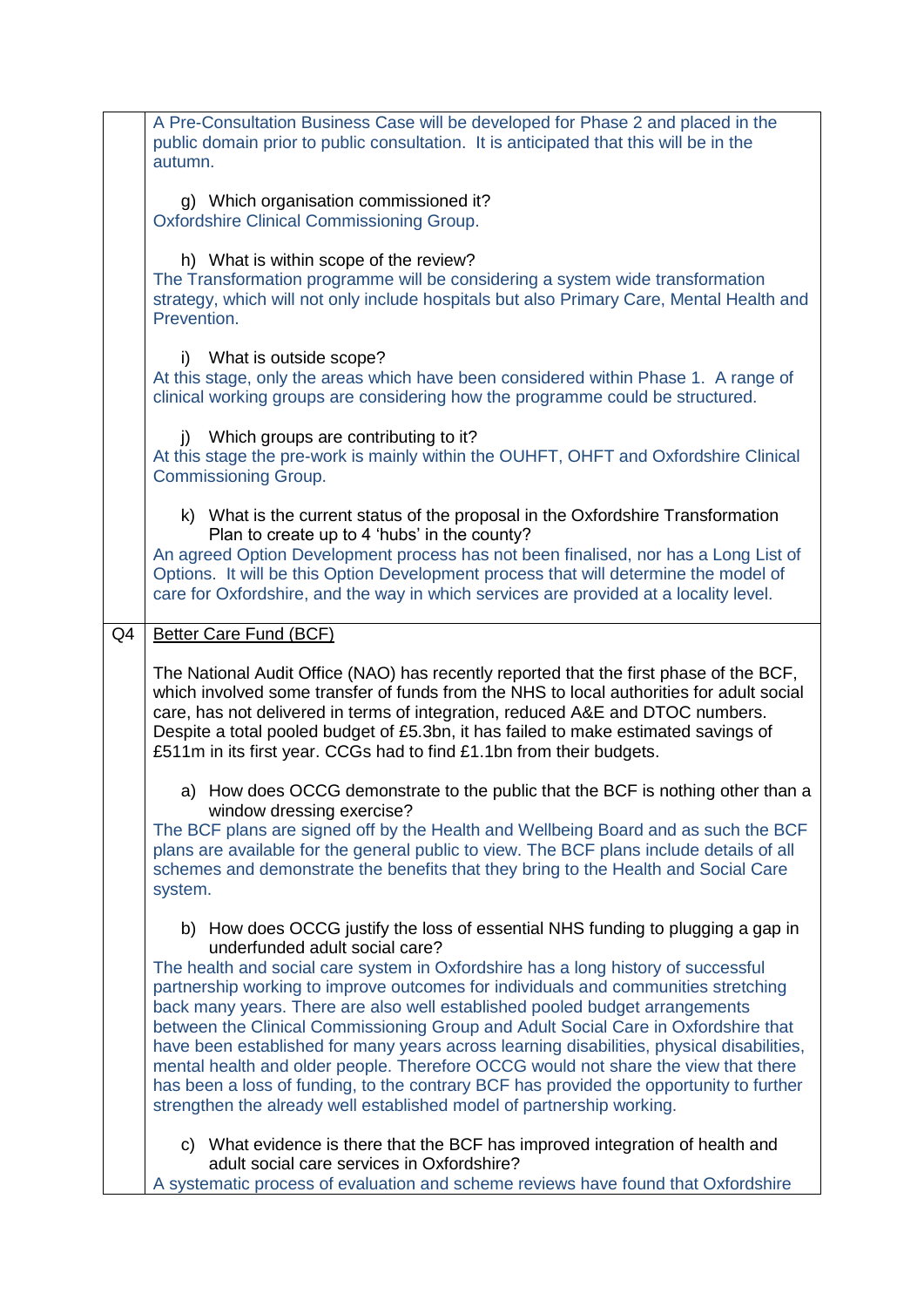|                | has continued to make good progress across the health and social care economy in<br>line with the national BCF requirements, including better integration and more effective<br>personalised services.                                                                                                                                                                                                                                                                                                                                                                                                                       |
|----------------|------------------------------------------------------------------------------------------------------------------------------------------------------------------------------------------------------------------------------------------------------------------------------------------------------------------------------------------------------------------------------------------------------------------------------------------------------------------------------------------------------------------------------------------------------------------------------------------------------------------------------|
|                | d) How will BCF plans to integrate health and adult social care services align with<br>the Oxfordshire Transformation Plan?<br>e) How will BCF plans to integrate health and adult social care services align with<br>the wider BOB STP?                                                                                                                                                                                                                                                                                                                                                                                     |
|                | The Oxfordshire system has developed its BCF plan as part of a larger and very<br>complex system operating to support transformation. Therefore, the plan is linked to<br>the Transformation Board agenda which has developed a strong case for change and<br>has agreed a Care Closer to Home model and strategy. The strategy sets out our<br>ambition to achieve a step change in developing community based services and<br>reduce demand for hospital care. Oxfordshire's transformation plan is aligned with<br>those at a BOB footprint but describes a more localised footprint sitting below the BOB<br>level plan. |
| Q <sub>5</sub> | <b>Sustainability and Transformation fund</b>                                                                                                                                                                                                                                                                                                                                                                                                                                                                                                                                                                                |
|                | The Sustainability and Transformation Fund has dedicated £1.8bn of its £2.1bn to<br>bailing out acute hospitals, which have had insufficient funding to meet demand,<br>leaving the small residue to be spent on the transformation element.                                                                                                                                                                                                                                                                                                                                                                                 |
|                | a) What impact will this reduced amount have on the transformation element of<br>the Oxfordshire Transformation Programme?                                                                                                                                                                                                                                                                                                                                                                                                                                                                                                   |
|                | NHS planning guidance and assumptions has recognised that STF funding has<br>committed in this way in the early years of the 5-year planning horizon. This is context<br>within which the OTP work is being done. Constraints of funding, either as non-<br>recurrent transitional funding or recurrent funding for new service models are likely to<br>impact on the deliverability of some of the options being considered. There remains<br>the potential to bid for some transformation funding through STPs.                                                                                                            |
|                | b) What impact will this reduced amount have on the transformation element of<br>the wider BOB STP?                                                                                                                                                                                                                                                                                                                                                                                                                                                                                                                          |
|                | As above it will impact on the range of options that are considered viable or impact on<br>the timeframe over which they can be delivered.                                                                                                                                                                                                                                                                                                                                                                                                                                                                                   |
|                | c) How much of the dedicated £1.8bn sustainability element has been allocated to<br>OUHT?                                                                                                                                                                                                                                                                                                                                                                                                                                                                                                                                    |
|                | £20.324m in 2017/18. Please see the attached link to publically available information.<br>Note that the document says 'indicative', the CCG has no further information beyond<br>this and the Trust should be approached for a definitive answer.                                                                                                                                                                                                                                                                                                                                                                            |
|                | https://improvement.nhs.uk/uploads/documents/STF_and_Financial_CT_1718_1819_<br>Guidance_Indicative.pdf                                                                                                                                                                                                                                                                                                                                                                                                                                                                                                                      |
| Q5             | <b>Finances</b>                                                                                                                                                                                                                                                                                                                                                                                                                                                                                                                                                                                                              |
|                | The Department of Health has been raiding its capital fund to finance revenue<br>demands.                                                                                                                                                                                                                                                                                                                                                                                                                                                                                                                                    |
|                | a) What impact will this reduction in capital funds have on local plans?                                                                                                                                                                                                                                                                                                                                                                                                                                                                                                                                                     |
|                | In its final report before the end of the financial year, NHSE indicates that it is<br>predicting it will underspend almost £50 million on primary care. Last year it was                                                                                                                                                                                                                                                                                                                                                                                                                                                    |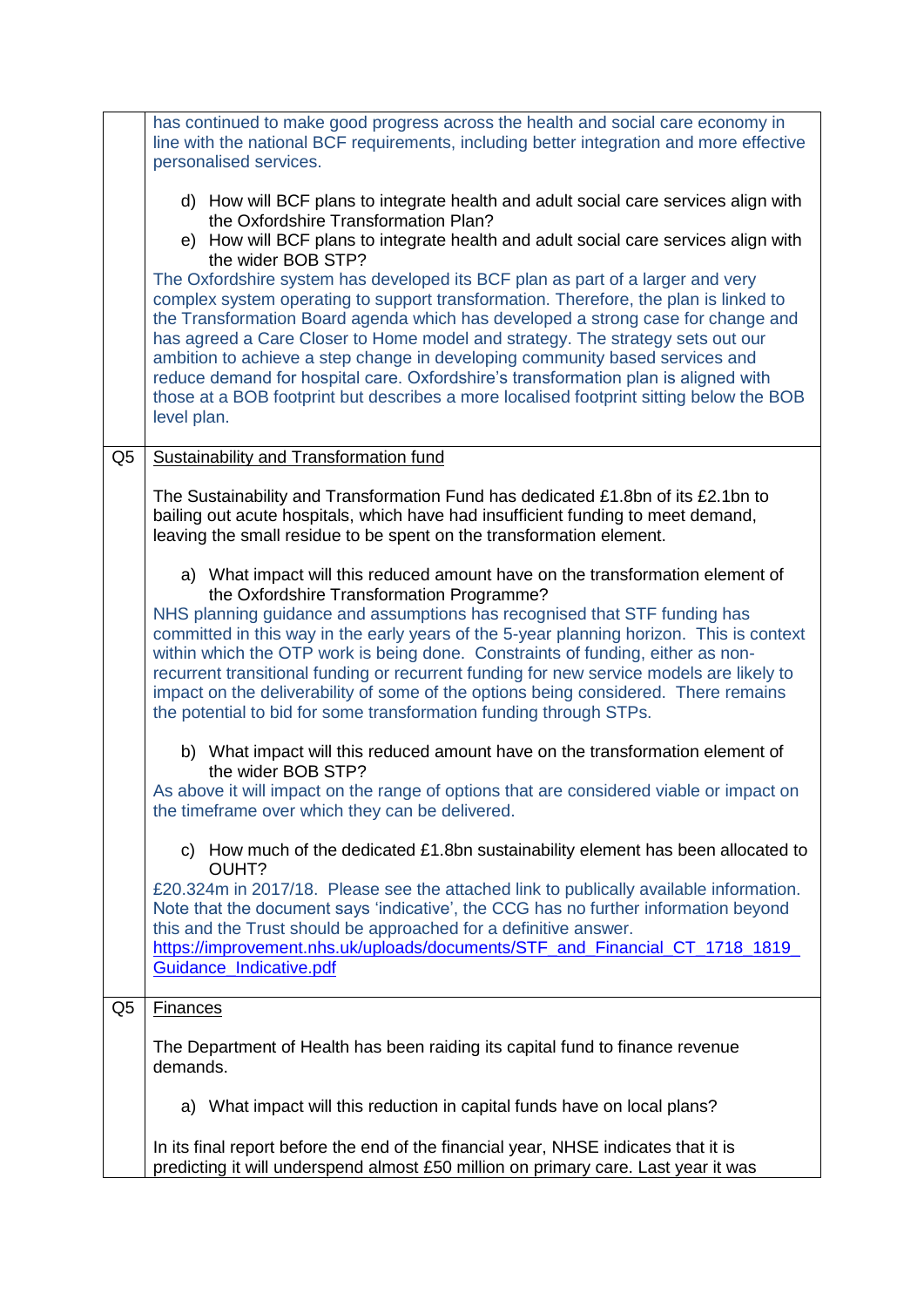|    | reported that it had underspent some £600m, of which £163m was from the primary<br>care budget. Further reports suggest that underspends are a regular feature of NHSE<br>finances, money which is lost to the NHS and may end back in the treasury.<br>Any constraint on funding will impact on viability of local options and plans. We are<br>aware of the current constraint and are planning accordingly. It is not possible to<br>describe or quantify the 'opportunity cost' of this as this would require additional non-<br>value adding work. We have to work in the environment we have.                                                                                                                                                                                                                                                                                                                                                                                                                                                                                                                                                                                                               |
|----|-------------------------------------------------------------------------------------------------------------------------------------------------------------------------------------------------------------------------------------------------------------------------------------------------------------------------------------------------------------------------------------------------------------------------------------------------------------------------------------------------------------------------------------------------------------------------------------------------------------------------------------------------------------------------------------------------------------------------------------------------------------------------------------------------------------------------------------------------------------------------------------------------------------------------------------------------------------------------------------------------------------------------------------------------------------------------------------------------------------------------------------------------------------------------------------------------------------------|
|    | b) What is the impact on patient care in Oxfordshire of these considerable<br>underspends?                                                                                                                                                                                                                                                                                                                                                                                                                                                                                                                                                                                                                                                                                                                                                                                                                                                                                                                                                                                                                                                                                                                        |
|    | There is no direct impact that we can describe or quantify. Primary Care locally is<br>funded as per the national funding formula. On this basis Oxfordshire receives its 'fair<br>share' of national funding for primary care. This is delegated to the CCG by NHS<br>England and we spend it locally. The CCG reports how it spends this in its reports to<br>the Board and also in the Oxfordshire Primary Care Commissioning Committee<br>meeting which is a meeting held in public. Obviously if there is 'spare' funding at<br>national level that would be passed down to local level then this would no doubt be<br>beneficial.                                                                                                                                                                                                                                                                                                                                                                                                                                                                                                                                                                           |
|    | c) What steps can OCCG take to end this loss to essential NHS funding?<br>None. This is a matter of funding allocation and budget setting at national level.                                                                                                                                                                                                                                                                                                                                                                                                                                                                                                                                                                                                                                                                                                                                                                                                                                                                                                                                                                                                                                                      |
| Q6 | <b>Oxfordshire Transformation Programme</b>                                                                                                                                                                                                                                                                                                                                                                                                                                                                                                                                                                                                                                                                                                                                                                                                                                                                                                                                                                                                                                                                                                                                                                       |
|    | "Over the last 25 years in England we have doubled the number of admissions and<br>we've halved the number of beds. If we cut more beds - and particularly if we cut the<br>beds without proving that we have got adequate care in the community - I think that's<br>an extremely dangerous way to run a health service." Professor Jarman<br>http://www.bbc.co.uk/news/health-39204681                                                                                                                                                                                                                                                                                                                                                                                                                                                                                                                                                                                                                                                                                                                                                                                                                           |
|    | a) In the light of the all-party opposition to the Oxfordshire Transformation<br>Programme in the county council and their real concerns that they will not have<br>the capacity to support discharged patients, how do you plan to proceed?<br>As part of the Phase one following public engagement there will be a review of the<br>proposals and a period of reflection by the Oxfordshire Clinical Commissioning Group<br>on the perspectives provided by respondees to the consultation. It is recognised that<br>further strengthening of the Pre-Consultation Business Case will be required, prior to<br>the development of the Oxfordshire Clinical Commissioning Group's Decision-Making<br>Business Case. Further consideration will need to be made in terms of implementation<br>and how the governance arrangements would be strengthened to support the final<br>proposals. The County Council have been closely involved in the work to address<br>delayed transfers of care and some of the funding released from the temporary closure<br>of hospital beds has been used to increase the availability of community based health<br>and care services which we would like to see made permanent. |
|    | b) How will this meet the requirement by NHS England that functioning new<br>systems have to be in place before current systems are decommissioned?<br>The approach proposed in the development of the Decision-Making Business Case, is<br>consistent with the approach proposed in terms of functioning new systems, prior to<br>current systems being decommissioned.                                                                                                                                                                                                                                                                                                                                                                                                                                                                                                                                                                                                                                                                                                                                                                                                                                          |
|    | c) Given that home care agencies are financially vulnerable, with another one<br>folding last week, and with some care homes serving Oxfordshire deemed<br>inadequate by the CQC, what action will OCCG take to address the fragility of                                                                                                                                                                                                                                                                                                                                                                                                                                                                                                                                                                                                                                                                                                                                                                                                                                                                                                                                                                          |